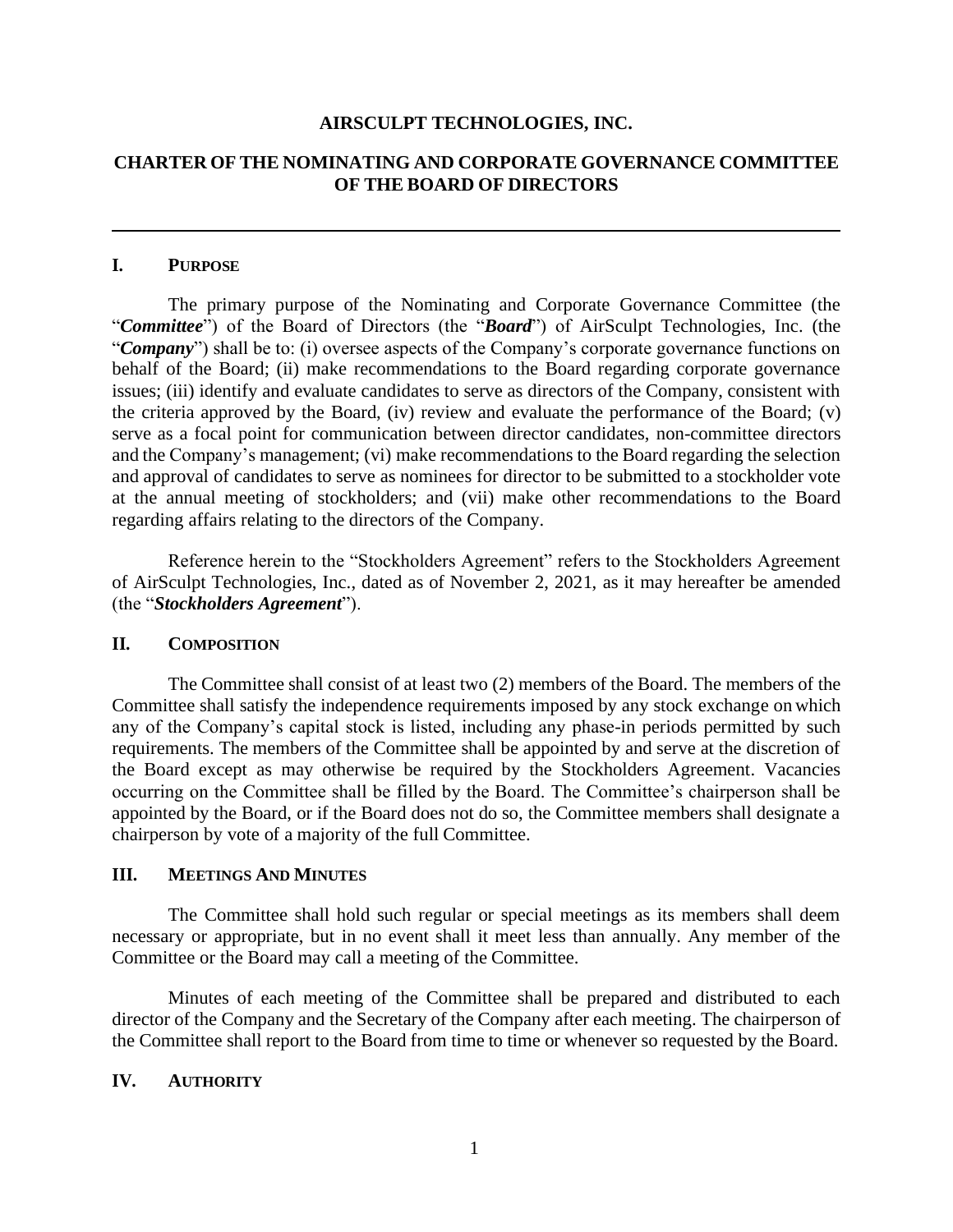Each member of the Committee shall have full access to all books, records, facilities and personnel of the Company as deemed necessary or appropriate by any member of the Committee to discharge his or her responsibilities hereunder. The Committee shall have access to and shall communicate with the Board, chairpersons of the committees of the Board, members of senior management and independent professional advisors to the Board and its various committees, as applicable. The Committee shall have the authority to obtain, at the expense of the Company, advice and assistance from internal or external legal, accounting or other advisors, experts and consultants as the Committee deems necessary or appropriate for carrying out its duties under this charter. The Committee shall have the authority to retain and terminate executive search firms to help identify director candidates. The Committee shall have the authority to approve fees, costs and other terms of engagement of such outside resources and shall be directly responsible for the oversight of such outside resources. The Committee shall also have authority to pay, at the expense of the Company, ordinary administrative expenses that, as determined by the Committee, are necessary or appropriate in carrying out its duties, unless prohibited by Nasdaq listing rules or applicable law. The Committee shall have authority to request that any of the Company's personnel, counsel, accountants or investment bankers, or any other consultant or advisor to the Company, attend any meeting of the Committee or meet with any member of the Committee or any of its special, outside legal, accounting or other, advisors or consultants.

The Committee may form and delegate authority to one or more subcommittees as appropriate, but only to the extent consistent with the Company's amended and restated certificate of incorporation, amended and restated bylaws (the "*Bylaws*"), Corporate Governance Guidelines (as defined below), the Stockholders Agreement, rules of The Nasdaq Stock Market LLC and other applicable law. Delegation by the Committee to any subcommittee shall not limit or restrict the Committee on any matter so delegated, and, unless the Committee alters or terminates such delegation, any action by the Committee on any matter so delegated shall not limit or restrict future action by such subcommittee on such matters. The operation of the Committee shall be subject to the Bylaws as in effect from time to time and Section 141 of the Delaware General Corporation Law (or any successor section). The approval of this charter shall be construed as a delegation of authority to the Committee with respect to the responsibilities set forth herein.

## **V. RESPONSIBILITIES**

To implement the Committee's purpose, the Committee shall have the following responsibilities. The Committee may supplement and deviate from these activities as appropriate under the circumstances (except as otherwise required by applicable law or the requirements of any stock exchange on which any of the Company's capital stock is then listed):

**A. Director Nominations.** The Committee shall identify and evaluate candidates to serve on the Company's Board consistent with the Stockholders Agreement and the criteria approved by the Board, including consideration of the potential conflicts of interest as well as applicable independence and other requirements. The Committee shall also have responsibility for reviewing, evaluating and considering the recommendation for nomination of incumbent directors for re-election to the Board, as well as monitoring the size of the Board, subject to the Stockholders Agreement. The Committee shall also recommend to the Board for selection, candidates to the Board to serve as nominees for director for the annual meeting of stockholders. The Committee shall also have the power and authority to consider recommendations for Board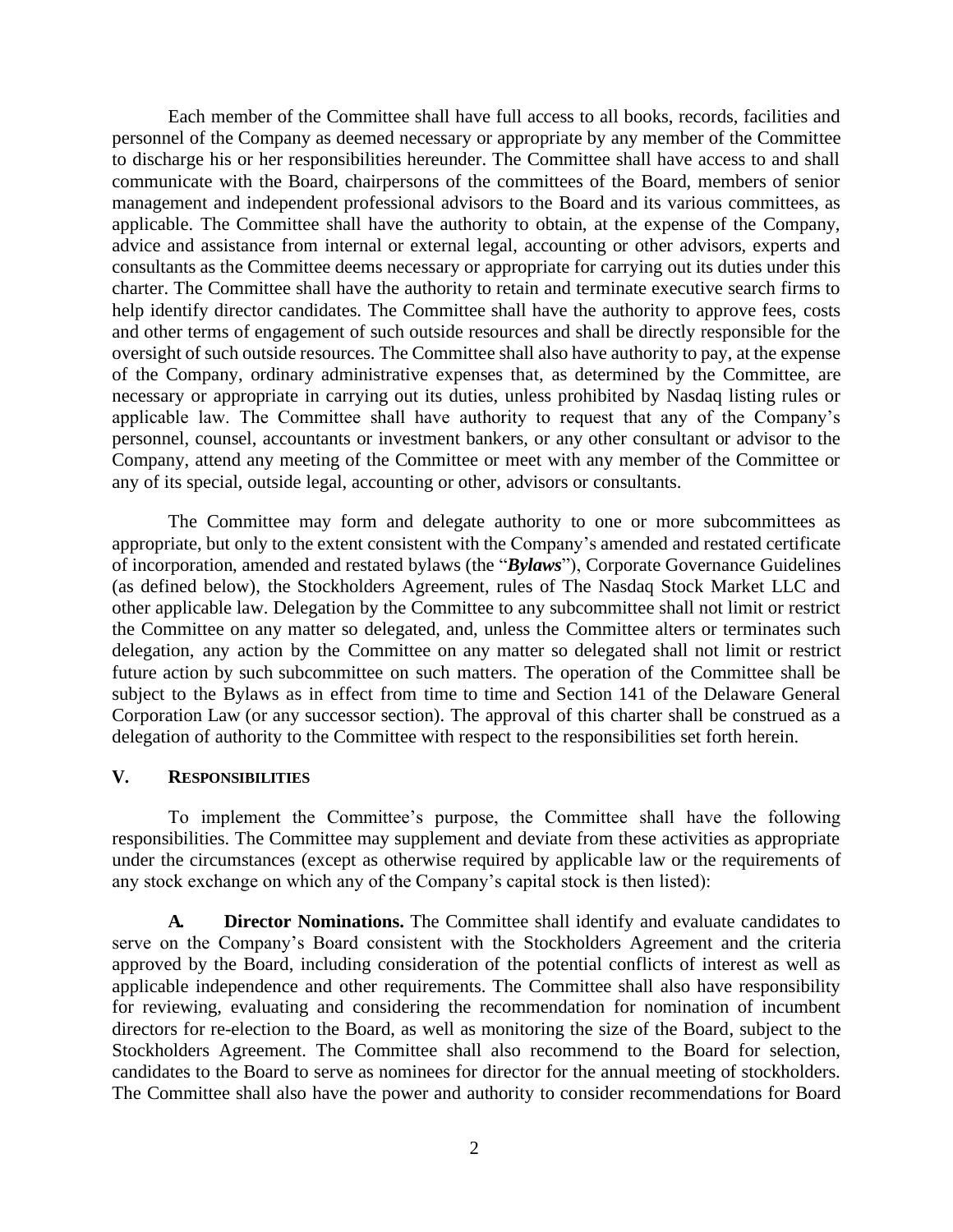nominees and proposals submitted by the Company's stockholders, to recommend to the Board appropriate action on any such proposal or recommendation and to make any disclosures required by Nasdaq listing rules and applicable law in the course of exercising its authority. The Committee shall recommend nominees to the Board at an appropriate time: (a) prior to each annual meeting of stockholders at which directors are to be elected or re- elected; and (b) after a vacancy arises on the Board or a director advises the Board of his or her intention to resign.

**B. Board Assessment.** The Committee shall periodically review, discuss and assess the performance of the Board, including Board committees, seeking input from senior management, the full Board and others. The assessment shall include evaluation of the Board's contribution as a whole and the Board's effectiveness in serving the best interests of the Company and its stockholders, specific areas in which the Board and/or management believe contributions could be improved, and overall Board composition and makeup. The factors to be considered shall include whether the directors, both individually and collectively, can and do provide the integrity, experience, judgment, commitment, skills and expertise appropriate for the Company. The Committee shall also consider and assess the independence of directors, including whether a majority of the Board continue to be independent from management in both fact and appearance, as well as within the meaning prescribed by any stock exchange on which any of the Company's capital stock is then listed. The results of these reviews shall be provided to the Board for further discussion as appropriate.

**C. Board Committee Membership.** Except as may otherwise be required by the Stockholders Agreement, the Committee oversees the Board's committee structure and operations. The Committee, after due consideration of the interests, independence and experience of the individual directors and the independence and experience requirements set forth in the listing standards of any stock exchange on which the Company's capital stock is listed, the rules and regulations of the Securities and Exchange Commission and applicable law, shall make recommendations to the entire Board regarding the appointment of directors to serve as members of each committee and committee chairmen.

**D. Stockholder Communications.** The Committee shall periodically review and make recommendations to the Board regarding the Company's process for stockholder communications with the Board, and make such recommendations to the Board with respect thereto as the Committee deems appropriate.

**E. Director Education.** The Committee may implement an orientation process for directors that includes background material on the Company's policies and procedures and expectations as to directors and committee member duties and responsibilities, meetings with senior management and visits to the Company's facilities. The Committee shall also recommend to the Board such plan or program as it may deem appropriate for the continuing education of directors.

**F. Corporate Governance Guidelines and Principles.** The Committee shall develop a set of corporate governance guidelines and principles (the "*Corporate Governance Guidelines*") to be applicable to the Company and shall periodically review and assess the Corporate Governance Guidelines and the Code of Business Ethics and Conduct, and shall recommend any changes deemed appropriate to the Board for its consideration.